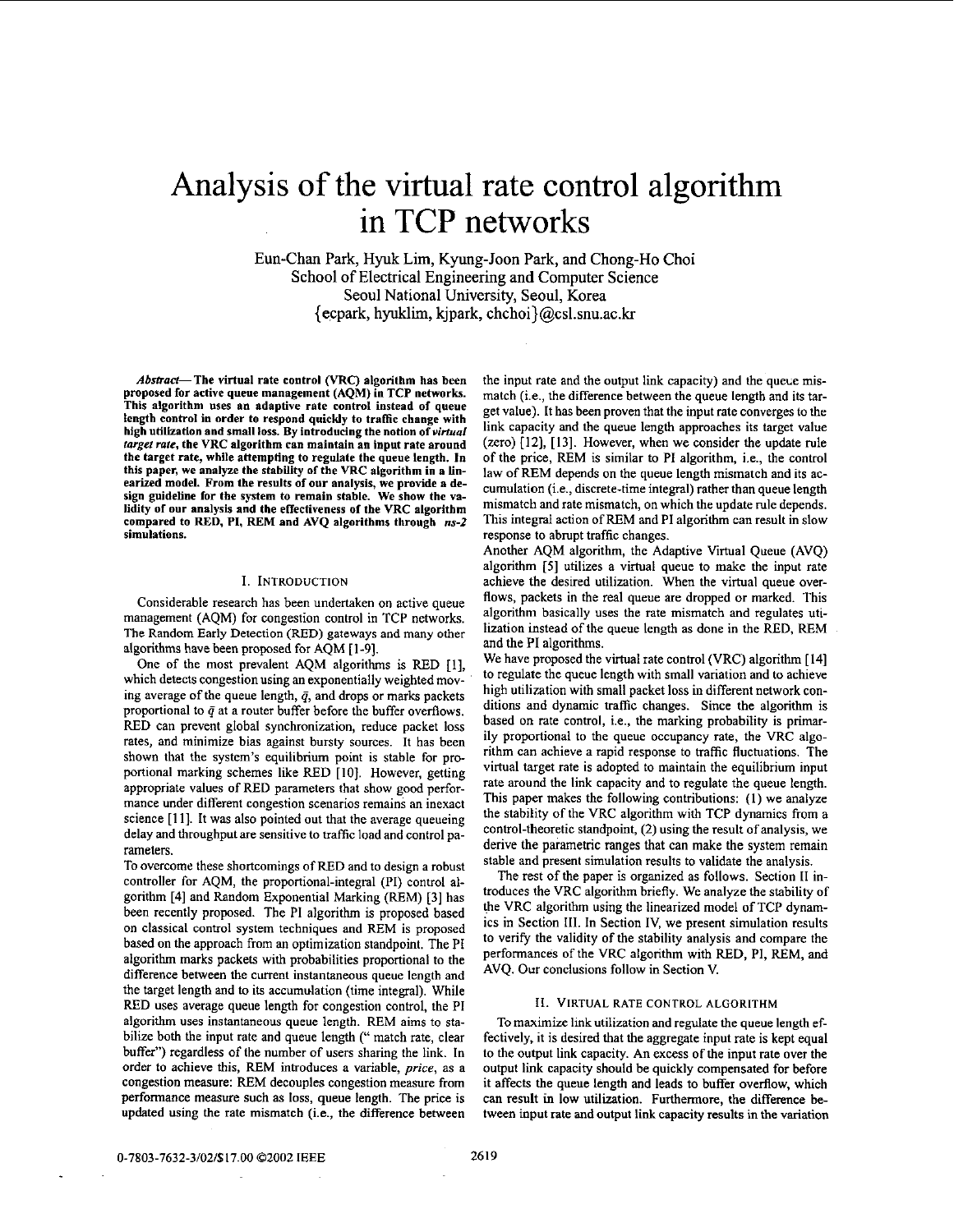

**Fig. 1.** Equilibrium points for proportional control and virtual rate control

of the queue length and this variation is related to delay jitter. The rate control can regulate the queue length and reduce delay jitter. Instead of queue control, consider a proportional rate control which can keep the input rate around a given target rate as follows:

$$
p(t) = [\alpha(r(t) - r_t(t))]^+, \alpha > 0.
$$
 (1)

Here  $p(t)$  is the marking probability,  $r(t)$  is the aggregate input rate of the queue,  $r_t(t)$  is the target rate, and  $|\cdot|^+$  =  $max(min(\cdot, 1), 0)$ . One can simply take the target rate  $r_t(t)$ as the link capacity *C* to maximize the throughput. However, instead of a constant target rate a modified target rate is adopted in order to keep the queue length  $q(t)$  around the target queue length  $q_t$ . The target rate is set as the sum of the link capacity and the difference between  $q_t$  and  $q(t)$ .

$$
r_t(t) = C + \gamma(q_t - q(t)), \gamma > 0.
$$
 (2)

If the queue length becomes smaller than its target, there is more room to accommodate packets and target rate increases. Otherwise, if the queue length grows and becomes larger than its target, target rate decreases. By rewriting (I) with **(2).** the marking probability becomes

$$
p(t) = \big[\alpha((r(t) - C) + \gamma(q(t) - q_t))\big]^+.
$$
 (3)

The marking probability (3) is a weighted sum of the rate difference  $(r(t) - C)$  and the queue length difference  $(q(t) - q_t)$ , similar to the price of REM; REM updates the price to minimize the rate mismatch and queue mismatch. However, REM responds slowly to network congestion compared to (3) because the update rule of REM depends on the accumulations of these mismatches, while (3) depends on current mismatches.

However, the rate control *(1)* and (2) cannot ensure that the input rate converges to the link capacity in equilibrium.

To explain this discrepancy, the overall steady-state TCP behavior is considered using a graphical method. Fig. **1** illustrates the equilibrium of the marking probability and the input rate when the rate control **(I)** is applied for congestion control. In Fig. 1, the throughput  $U(p)$  is assumed to be a strictly decreasing function of  $p$ , i.e., the throughput decreases as the marking probability increases. The equilibrium point  $(p^*, r^*)$  is at the intersection of  $(1)$  and  $U(p)$ . In Fig. 1, the equilibrium input rate  $r^*$  is greater than the equilibrium target rate  $r_t^*$ , and consequently there is always a rate error at equilibrium.

To compensate for this rate error, the concept of a *virtual farget rate* is introduced. Instead of using  $r_t(t)$  in (1), the virtual target rate  $r_v(t)$  is adopted to match  $r^*$  with  $r_t^*$ .

$$
p(t) = \left[\alpha(r(t) - r_v(t))\right]^+(4)
$$

The virtual target rate  $r_v(t)$  is updated to minimize the difference between  $r(t)$  and  $r_t(t)$  as follows:

$$
r_v(t) = r_t(t) - \Delta r_v(t), \quad t = nT_s
$$
  
\n
$$
\Delta r_v(t + T_s) = \Delta r_v(t) + \beta T_s(r(t) - r_t(t)), \quad \beta > 0
$$
\n(5)

where  $T_s$  is the sampling interval and  $r(t)$  can be estimated using the algorithm in **[15].** The complete algorithm can be implemented as the following pseudo code.

> At every sampling instant 1.  *calculate the target rate*  $r_t$ *<sup>\*</sup>/* 2.  $r_t \leftarrow C + \gamma * (q_t - q)$ 3.  $/$ \* calculate the virtual target rate  $r_v$  \*/ **4.**  $\Delta r_v$  ←  $\Delta r_v$  +  $\beta$  \*  $T_s$  \* (  $r - r_t$  ) 5.  $r_u \leftarrow r_t - \Delta r_u$ 6. *r* calculate the marking probability p \*/ 7.  $p \leftarrow \alpha * (r - r_v)$

To show that the input rate converges to the target rate with (4) and (5), consider the rate error  $e_r(t) = r(t) - r_t^*$  in equilibrium. For the discrete-time,  $e[n] = e(nT_s)$  decreases with time, i.e.,

$$
\frac{e[n+1]}{e[n]} = \frac{1 - \alpha \Delta U(p)}{1 - \alpha(1 + \beta)\Delta U(p)} < 1 \tag{6}
$$

where

$$
\Delta U(p) = \frac{U(p[n+1]) - U(p[n])}{p[n+1] - p[n]} < 0. \tag{7}
$$

Here,  $\Delta U(p)$  is a linear approximation of the slope of  $U(p)$ . Since  $U(p)$  is assumed to be a strictly decreasing function, (7) holds and consequently the ratio  $e[n+1]/e[n]$  becomes smaller than one, i.e.,  $e[n]$  goes to zero as  $t \to \infty$  and  $r(t)$  converges to *r;* .

#### **111.** STABILITY ANALYSIS

In this section, we will analyze the stability of the VRC algorithm combined with TCP dynamics. **We** adopt the fluid-based TCP dynamic model [16]. For the sake of simplicity, we ignore the slow-start and time-out mechanism of TCP. The simplified model is **as** follows:

$$
\dot{W}(t) = \frac{1}{R(t)} - \frac{W(t)W(t - R(t))}{aR(t - R(t))}p(t - R(t)),
$$
\n
$$
\dot{q}(t) = N(t)\frac{W(t)}{R(t)} - C.
$$
\n(8)

Here,  $W(t)$  [packets] and  $q(t)$  [packets] are the window size and the queue length, respectively. We assume that the roundtrip time  $R(t)$  [sec] and the number of TCP connections  $N(t)$ are constant, i.e.,  $R(t) = R$  and  $N(t) = N$ , and consider the aggregate input rate  $r(t)$  [packet/sec] instead of window size  $W(t)$  as  $r(t) = NW(t)/R$ . Now, we can rewrite the differen-

$$
\dot{r}(t) = \frac{N}{R^2} - \frac{1}{aN}r(t)r(t - R)p(t - R), \qquad (9)
$$

$$
\dot{q}(t) = r(t) - C. \tag{10}
$$

The input rate *r\** at equilibrium can be obtained by setting  $r(t) = 0$  in (9). In order to make  $r^*$  agree with the steadystate throughput of TCP [17] ,i.e.,  $\sqrt{(3/2)/p^*}/R$  for a single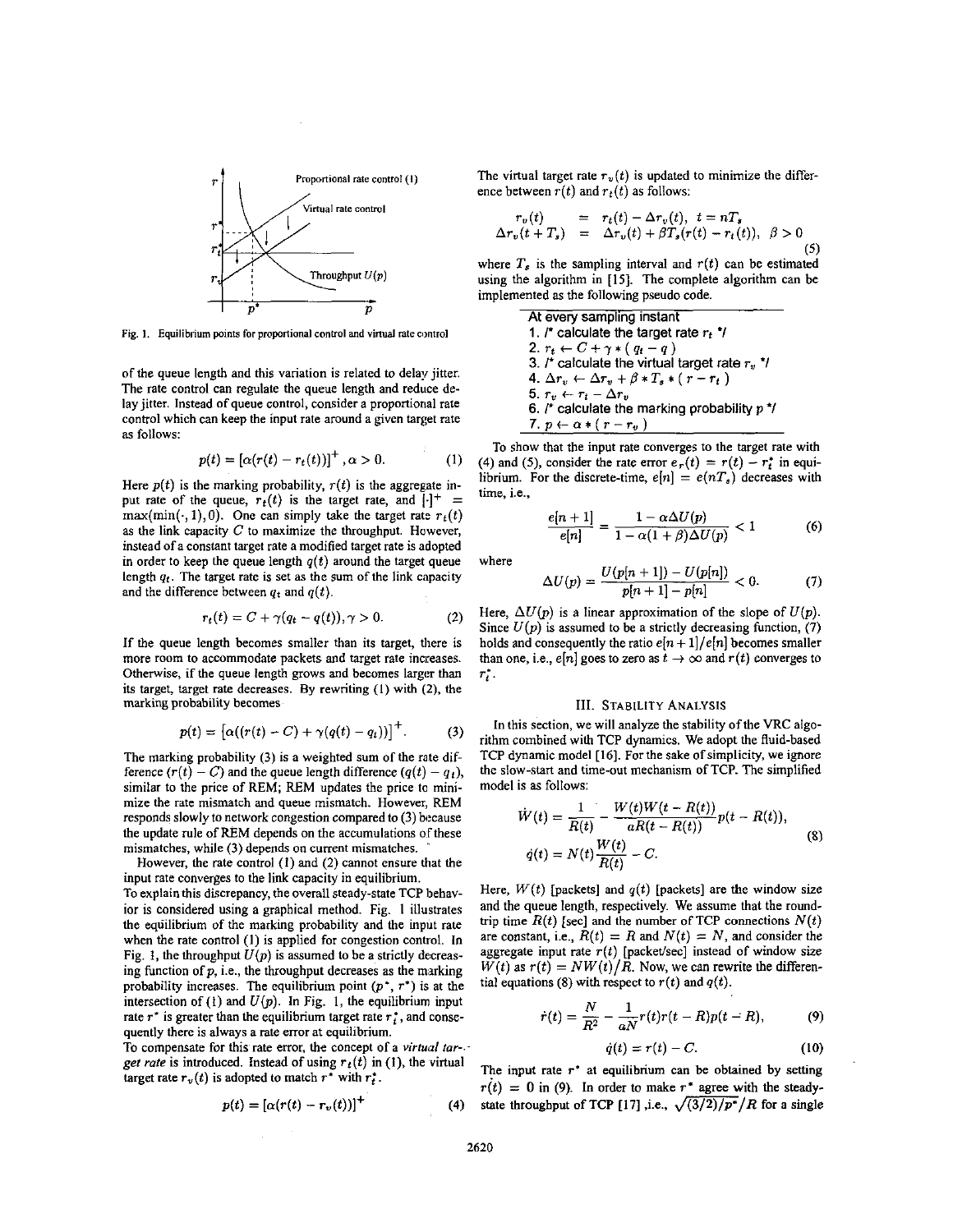source, the constant *a* is set to *312.* 

**On** the other hand, the marking probability of VRC can be represented as

esented as  

$$
p(t) = \alpha(r(t) - C) + \alpha(\beta + \gamma)(q(t) - q_t) + \alpha\beta\gamma z(t),
$$
 (11)

$$
\dot{z}(t) = q(t) - q_t. \tag{12}
$$

from (4), *(5)* and (10). Defining the error of queue length as  $e(t) = q(t) - q_t$ , (11) can be written as

$$
p(t) = K_D \dot{e}(t) + K_P e(t) + K_I \int_0^t e(\tau) d\tau.
$$
 (13)

Note that this is a Proportional-Integral-Derivative (PID) type ' control with respect to queue length error with  $K_D = \alpha$ ,  $K_P =$  $\alpha(\beta + \gamma)$  and  $K_I = \alpha\beta\gamma$ . From (11) and (13), it can be observed that  $\beta$  and  $\gamma$  can be extended to have complex conjugate values, keeping *Kp* and *KI* real. Compared to PI and REM algorithm, the proposed algorithm can achieve more rapid response due to the introduction of differentiation action. Hence the proposed algorithm is a generalized form of PI and REM algorithm.

At the equilibrium points of the model (9),(10) and (12),

$$
r^* = C,
$$
  
\n
$$
q^* = q_t,
$$
  
\n
$$
z^* = \frac{p^*}{K_I} = \frac{a}{K_I} \left(\frac{N}{RC}\right)^2.
$$
\n(14)

From **(14),** it is apparent that the VRC algorithm makes the input rate and the queue length converge to the link capacity and the target length, respectively.

In order to linearize the non-linear model (9),(l0) and **(12)**  at the equilibrium point; we let  $r(t) = r^* + \delta r(t)$ ,  $q(t) =$  $q^* + \delta q(t)$ ,  $z(t) = z^* + \delta z(t)$ . The linearized model around

$$
(r^*, q^*, z^*)
$$
 can then be written as follows:  
\n
$$
\delta \dot{r}(t) = -A_1 \delta r(t) - A_2 \delta r(t - R)
$$
\n
$$
-A_3 \delta q(t - R) - A_4 \delta z(t - R),
$$
\n
$$
\delta \dot{q}(t) = \delta r(t),
$$
\n
$$
\delta \dot{z}(t) = \delta q(t),
$$
\n(15)

where  $A_1 = \tau_1$ ,  $A_2 = \tau_1 + K_D \tau_2$ ,  $A_3 = K_P \tau_2$ ,  $A_4 = K_I \tau_2$ , and  $\tau_1 = N/R^2C$ ,  $\tau_2 = C^2/aN$ .

*Assuming that delay-bandwidth product is greater than the number of TCP connections, i.e.,*  $RC > N$ *. the approximated system of (15) is stable if the positive constants*  $K_D$ ,  $K_P$  *and*  $K_I$  *satisfy* **Theorem:** 

$$
K_D > \frac{2(2R - \tau_1 - \tau_1^2 R)}{(1 + \tau_1 R)\tau_2},
$$
 (T1)

$$
4/\tau_2 < K_P < K_1/\tau_2 R,\tag{T2}
$$

$$
K_I < K_P \frac{K_2}{1 + \tau_1 R},\tag{T3}
$$

$$
K_3K_P < K_I < K_4K_P,\tag{T4}
$$

*where,* 

$$
K_1 = (1 + \tau_1 R)(2\tau_1 + K_D \tau_2),
$$
  
\n
$$
K_2 = (2\tau_1 + K_D \tau_2) - \frac{K_P \tau_2 R}{1 + \tau_1 R},
$$
  
\n
$$
K_3, K_4 = \frac{K_2 (1 \mp \sqrt{1 - 4/K_P \tau_2})}{2}.
$$

 $1$  After this paper has been accepted for presentation, we have noticed that the PID control structure has been proposed using a different approach in [9].



**Fig. 2.** Stability region of *R* and *C* at fixed parameters  $\alpha$ ,  $\beta$ , and  $\gamma$ : for each *N.* **the region below the** *cuwe* **is stable.** 

### *Proof:* The details of the proof are given in Appendix.

We analyze the effect of feedback delay (i.e. round-trip time), link capacity and the number of flows on the stability of the system. The conditions *(T2)* and *(T3)* can be written in terms of *R,* C, and *N* as

$$
K_P < \frac{1}{R} \left( 1 + \frac{N}{RC} \right) \left( K_D + \frac{2a}{C} \left( \frac{N}{RC} \right)^2 \right), \qquad (T2')
$$
\n
$$
K_P \left( K_D \frac{C^2}{r} + \frac{2aN - C^2R}{r} - K_P \frac{R^3 C^4}{r} \right)
$$

$$
K_{I} < K_{P} \left( K_{D} \frac{C^{2}}{aN} + \frac{2aN - C^{2}R}{aR(RC + N)} - K_{P} \frac{R^{3}C^{4}}{aN(RC + N)^{2}} \right). \tag{T3'}
$$

From  $(T2')$  and  $(T3')$ , it is shown that the upper bounds of *Kp* and *KI* decrease as *R* or C increases and consequently the upper bound of *(T4)* also decreases.

We calculate and plot the stability region for  $K_D = 0.0001$ and  $K_P = K_I = 0.001$  in Fig. 2: the region below the curve is stable. From Fig. 2, we can see that the region of system stability decreases as the delay or capacity increases and the number of flows decreases. This agrees well with the results in **[SI, [IS].** 

### Iv. **SIMULATION**

To verify the validity of our analysis and compare the performance of the VRC algorithm with other AQM algorithms, we conducted simulations using the ns-2 network simulator. **A**  simple bottleneck network configuration was implemented consisting of two routers and a number of TCP connections. The routers are connected through a link of capacity **IO** Mbls. The target queue length at the bottleneck router is set to **50** packets, and the allocated buffer size is set to 100 packets. The average packet length is set to 1000 bytes. We use TCP-Reno as the default transport protocol and ECN marking **[I91** instead of dropping packets.

## *A. Simulation I: For the validity ojanalysis*

In this simulation, we verify the validity of our analysis. For fixed  $K_D$ =0.0003,  $N=100$ ,  $C=10$  Mb/s and several  $R=0.2$ s, 0.3s, 0.4s, we plot the boundaries of  $K_P$  and  $K_I$  that satisfy  $(T1) - (T4)$  in Fig. 3. Also, via simulation, we measure several sets of  $K_P$  and  $K_I$  for  $R = 0.2s(\Box)$ ,  $0.3s(\Diamond)$ ,  $0.4s(\Delta)$ at which the system remains stable. Here, the set of  $K_P$  and  $K_I$  is obtained by increasing  $K_I$  at fixed  $K_P$  until the queue length consistently oscillates from zero to the maximum buffer size.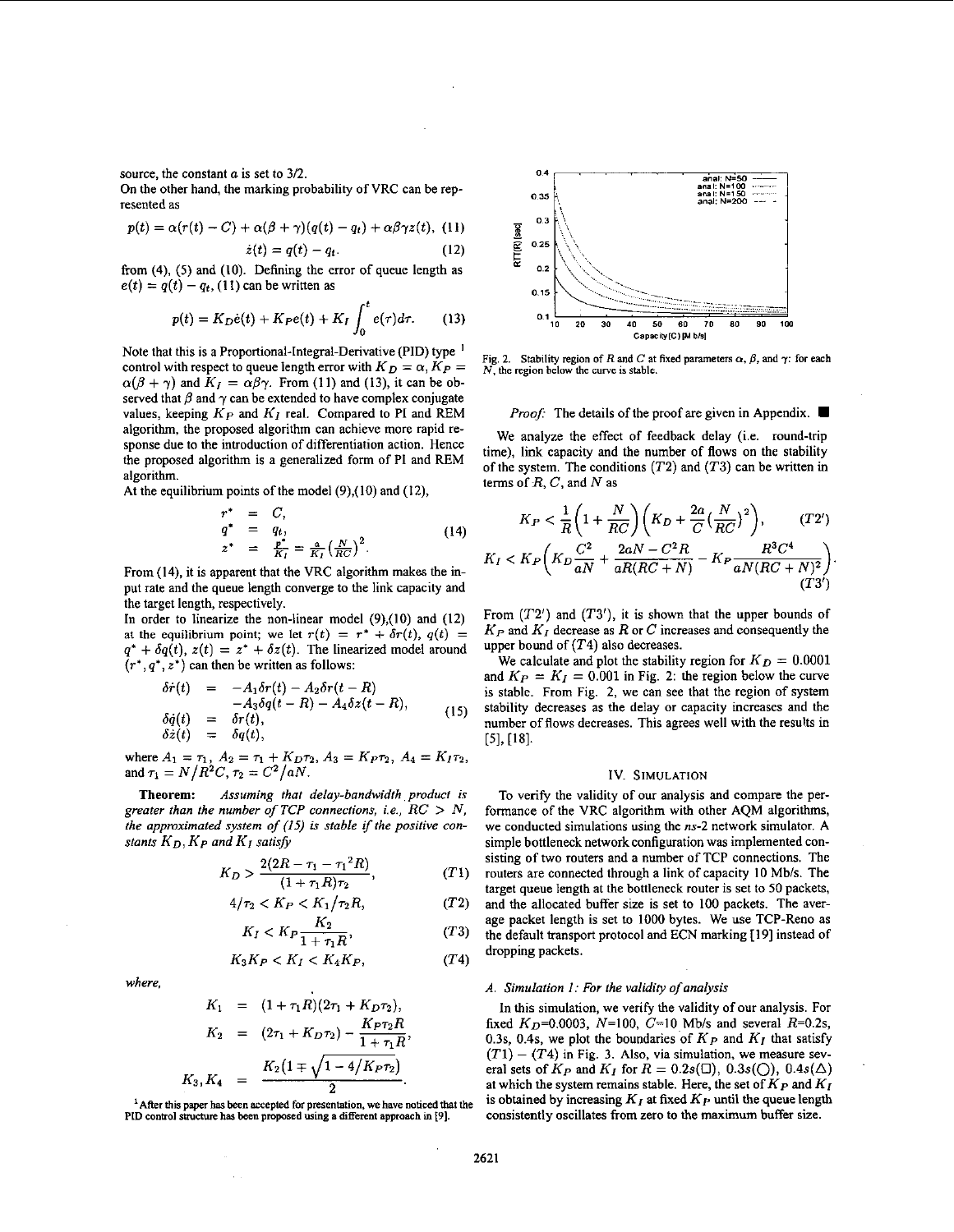

Fig. 3.  $K_P$  and  $K_I$  regions required for system stability at fixed  $k_D$  and **several round-tnp times: for each** *R,* **the region above the fuwe is unittable** and **the one below is stable.** 

As shown in Fig. 3 (log-scale), the region of system stability rapidly decreases as the delay increases. Some quantitative differences are shown between the results of analysis and simulation, which may be attributed to the linearization and Padé approximation. However, the trend of change of both  $K_{\mathcal{P}}$  and *KI* is similar to the analytic results at fixed R. Also, *Kp* and *KI* reduce significantly as R increase, which agrees with our analysis. Thus, the conditions  $(T1) - (T4)$  can be used as an effective guideline for designing parameters.

# *B.* Simulation 2: For dynamic traffic

We focus on the responsiveness of the VRC algorithm to dynamic traffic and on the variations of queue length, and investigate both the input rate and the queue length when some of the TCP connections are off and then on for some period. Initially at  $t = 0$  s, 100 TCP connections are established, and then 50 TCP connections are dropped at  $t = 100$  s. At  $t = 200$  s, another **100 TCP** connections **are** established. The **propaga**tion delay between the two routers is set to be uniformly distributed between 25 ms and 75 ms. To satisfy the stability conditions  $(T1) - (T4)$  with  $N = 100$  and  $R = 0.1$  s, we set the parameters of VRC as  $\alpha = 0.0003$ ,  $\beta = 3$ ,  $\gamma = 5$ . (i.e.,  $K_D = 0.0003, K_P = 0.0024, K_I = 0.0045$ 

AS shown in Fig. **4,** both the input rate and the queue length remain at around the link capacity (10 Mb/s) and the target queue length (50 packets) respectively, even during an abrupt traffic change.

## *C.* Simulation 3: *For* static *traftfc*

In this simulation, we focus on the queueing delay, the delay jitter, and the utilization and packet loss rate for static iraffic, and compare these performances of VRC with those of RED, PI, REM, and AVQ. Since the queueing delay and the delay jitter are closely related to the queue length and its variation, we measure the average queue length and its standard deviation. We also measure the throughput and packet loss rate. Furthermore, in order to test the robustness of the algorithms for traffic load we change the number of TCP connections and perform the simulation repeatedly. The parameten of VRC are the same as in Simulation 2. Others are set to  $min_{th} = 20, max_{th} = 80$ for RED,  $a = 0.000304, b = 0.00003, w = 100$  for PI,  $\phi$  = 1.002 for REM,  $\gamma$  = 1.0 for AVQ and others that are not addressed **are** set to their default values.

As shown in Fig. *5,* the average queue length of RED and AVQ



Fig. 4. Input rate and queue length of VRC algorithm in dynamic traffic

are sensitive to traffic load, while those of REM, PI and VRC do not change appreciably from the target length regardless of the number of connections. The average queue length of RED becomes larger **as** the number of oomections increases. AVQ maintains a small average queue length, however, this depends on the number of connections, because the AVQ does not control the queue length directly.

Fig. *5* also shows that the standard deviation of the VRC is smaller than those of the other algorithms, in most cases. Since the VRC algorithm uses rate infomation as well as queue length information, it can compensate for the rate variation even before the variation affects the queue length, consequently queue length variations can be reduced.

Next, the throughput and loss rate are investigated. As shown in Fig. 6, the throughput of VRC is higher than other algorithms, and it is relatively constant, while those of the other algorithms drop when the number of connections is small. RED performs poorly compared with the other algorithms. Because AVQ queue length is small, its queue is sometimes empty, leading **to** lower utilization than PI, REM or VRC. The packet loss rates of PI, AVQ and VRC are nearly the same, and they show better performance than the other algorithms. When the traffic is heavy, the loss rate of RED is substantially higher than those of the other algorithms.

These simulation results show that VRC has a consistent queueing delay, high utilization and a low loss rate regardless of the traffic load.

## V. CONCLUSION

The stability of the VRC algorithm, which is based on a rate control to improve response to changing traffic load with high utilization and small loss and delay, has been analyzed in terms of control parameters. From the results of our analysis, we have presented a design guideline of control parameters for system stability. The guideline has been shown to work well by simulation. The simulation results also have shown the effectiveness of the VRC algorithm regardless of the change of traffic load.

#### **REFERENCES**

- **[I]** *S.* **Floyd and V. Jacobsm,"Rmdom early detection gateways far conges- non avoidance,"IEEE/ACM** *Trans. on Nelworhg,* **vol. I, no. 4, pp. 397- 413, 1993.**
- [2] F. P. Kelly, A. Maulloo, and D. Tan, "Rate control for communication networks: Shadow prices, proportional fairness and stability," Journal of Operations Research Society, vol. 49, no. 3, pp. 237-252, 1998.
- *manaprment:'lEEENerwork,* **vol. l5,no. 3,pp.4&53, 2001. 131 S. Alhuraliya, S. H.** Low, V. H. **Li, and Q. Yin, "REM Active queue**